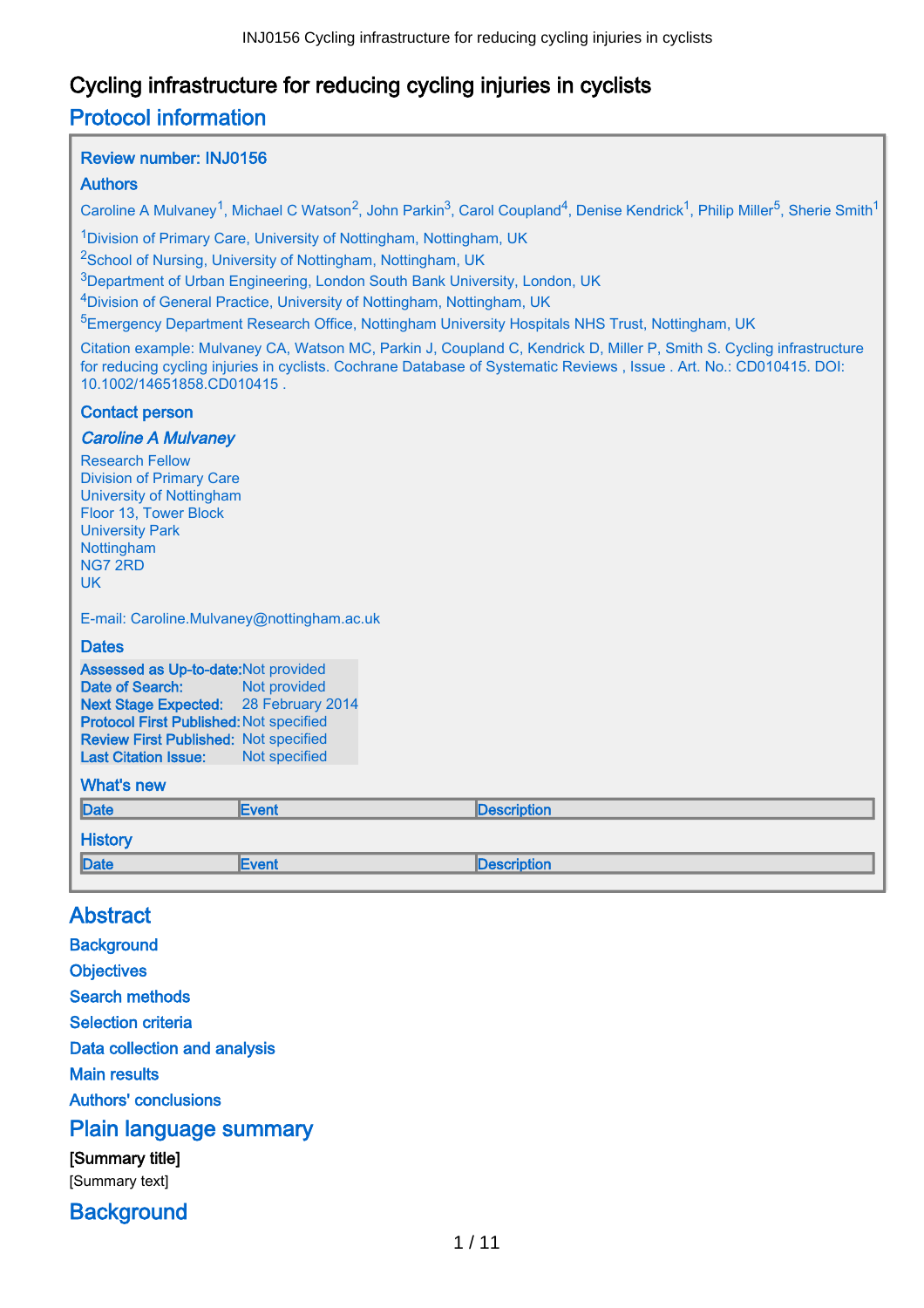#### Description of the condition

Physical activity has many benefits for health including a reduced risk of cardiovascular disease [\(Schnohr 2006](#page-8-0); [Oja 2011](#page-8-0)), cancer [\(Inoue 2008](#page-7-0); [Schnohr 2006](#page-8-0)), type 2 diabetes [\(Hu 1999](#page-7-0)) and other causes of mortality [\(Andersen 2000](#page-6-0); [Matthews](#page-8-0) [2007](#page-8-0); [Savela 2010](#page-8-0)). A lack of physical activity is a dominant factor in the rise in obesity levels ([Prentice 1995](#page-8-0)); yet data from England suggests that fewer than half of all adults and less than a third of children meet the recommended guidelines of physical activity levels [\(DH 2011](#page-7-0)). Inequalities exist in terms of the amount of physical activity undertaken, resulting in inequity in the consequent health benefits attained. For both sexes, participation in exercise decreases with increasing age, with women and girls being less likely to be active than men and boys [\(DH 2011](#page-7-0)). People from ethnic minorities and low income families are less likely to take part in exercise than other ethnic and socioeconomic groups [\(NHS 2006](#page-8-0)).

Previous and current UK governments have stated their commitment to increasing the nation's physical activity levels, and thus its health, evidenced by the number of published consultation documents and action plans over the last decade (for example, "Choosing activity: a physical activity action plan" [\(DH 2005](#page-7-0)); "Be active, be healthy" [\(DH 2009](#page-7-0)); "Healthy weight. Healthy lives" [\(DH 2008](#page-7-0)); and "Start Active, Stay Active" [\(DH 2011](#page-7-0))). This commitment is no doubt fuelled by the estimated annual costs to the National Health System (NHS) for treating obesity-related diseases, which are expected to rise to £10 billion by 2050, while the costs to the wider society are expected to rise to £49.9 billion per year [\(McCormack 2007](#page-8-0)). The economic benefit of decreased morbidity and mortality from a 1% unit reduction in the percentage of sedentary people in the UK is estimated at £1.44 billion (mean of £2423 per additional active person per year) [\(CJC 2005](#page-7-0)).

Cycling is a physical activity that confers multiple benefits. It is a readily accessible form of physical activity that can fit more readily into an individual's daily routine than other activities [\(Hillsdon 1996](#page-7-0); [Cavill 2008](#page-7-0)). It has additional wider public health benefits gained as a result of fewer car journeys in terms of reducing emissions [\(Lindsay 2011](#page-8-0)) and improving the local environment through reduced congestion and community severance ([McClintock 2002](#page-8-0)). Cycling also offers a cheaper form of transport for those who are socially disadvantaged and who are less likely to have access to a car than the socially advantaged. Thus, the benefits from increased cycling rates are clearly wide ranging.

The physical environment is known to play a key role in impacting physical activity such as cycling [\(NICE 2008](#page-8-0); [Fraser 2010](#page-7-0) ). A barrier to increased cycling rates is the fear of injury [\(TfL 2008](#page-9-0); [Rivara 2011](#page-8-0)). Cyclists are vulnerable road users who are frequently in close proximity to larger and faster motorized vehicles which offer the occupants some protection if an accident occurs, unlike the cyclist. Cyclists report fear of injury from lack of segregated cycling routes, the volume and speed of traffic and driver behaviour [\(TfL 2008](#page-9-0)). In 2008, in England there were 115 pedal cyclist fatalities and 2450 reported seriously injured casualties [\(DfT 2010](#page-7-0)). There are many more cycle related injuries that are not reported to the police and thus do not appear on the police databases but which nevertheless require medical attention [\(Cross 1977](#page-7-0); [Amoros 2011](#page-6-0)). Indeed, it is estimated that two thirds of cycle-motor collisions are unreported to the police [\(Cross 1977](#page-7-0); [Amoros 2011](#page-6-0)) and half of these result in injury [\(Cross 1977](#page-7-0)). Inequalities exist in cyclist injuries with a risk of cyclist injury being 20% to 30% higher in lower socioeconomic groups than higher socioeconomic groups [\(Hasselberg 2001](#page-7-0); [Engström 2002](#page-7-0)). In 2008, cyclist casualty rates were around 29 per 100,000 in the most deprived 10% of areas of England compared to 20 per 100,000 in the least deprived [\(DfT 2010](#page-7-0)). Thus to maximise the public health benefits of increased cycling rates it is necessary to minimize the risk of cycling injuries and people's fear of cycling.

#### Description of the intervention

One key approach to reducing the fear and risk of injury for vulnerable road users such as cyclists is through engineering and, in particular, through transport infrastructure. Transport infrastructure refers to those physical measures within the built environment which are in place to enable traffic to flow safely and thus allow society to function fully. Transportation infrastructure generally develops over time and is frequently designed with the needs of the motorized vehicle user being of most importance [\(WHO 2004](#page-9-0)). Within this, infrastructure specific to cycling includes measures to manage cycle traffic and motorized traffic, to varying degrees, in mixed traffic conditions. It generally takes one of three main forms. Firstly, there is cycling infrastructure that manages the road space for shared use by both motor vehicles and cyclists and includes cycle lanes. Secondly, there is cycling infrastructure which separates cycle traffic from motorized traffic. This may include special routes for use exclusively by cyclists but which may also be shared with pedestrians. Thirdly, management of the traffic network represents a third form of cycling infrastructure and includes traffic regulations that ban certain types of traffic from making particular turns and speed management.

#### How the intervention might work

The role of infrastructure in reducing the fear of cycling is evidenced by research that has found that changes in infrastructure can positively influence cycling rates ([Garrard 2008](#page-7-0); [Winters 2010](#page-9-0); [Yang 2010](#page-9-0)) with cyclists choosing to use routes serviced by bicycle facilities. In terms of injury prevention, research also indicates that infrastructure is effective at reducing injuries ( [Rodgers 1997](#page-8-0); [Moritz 1998](#page-8-0); [Lusk 2011](#page-8-0)). Reducing the risk of cycling injury may also reduce the social inequalities seen in cycle injuries. As an injury prevention strategy, cycling infrastructure is particularly potent for several reasons. Firstly, it is population based and thus can reach large numbers of the population, secondly its passive mode requires no actions from individuals and thirdly, changes are made only once, thus requiring no reinforcement [\(Reynolds 2009](#page-8-0)).

#### Why it is important to do this review

There has been one previous review of cycling infrastructure and its impact on cycling crashes and injuries. This review identified a number of features that alter the risk of a crash and injury [\(Reynolds 2009](#page-8-0)), with on-road 'clearly-marked, bikespecific facilities' providing greater protection to cyclists than on-road cycling with traffic or off-road cycling with pedestrians. The promotion of cycling and walking is highly topical with recently published reports on schemes to promote cycling in the UK [\(TfL 2008](#page-9-0); [Sloman 2009](#page-9-0)). With much on-going research in this area new results are frequently being published. There is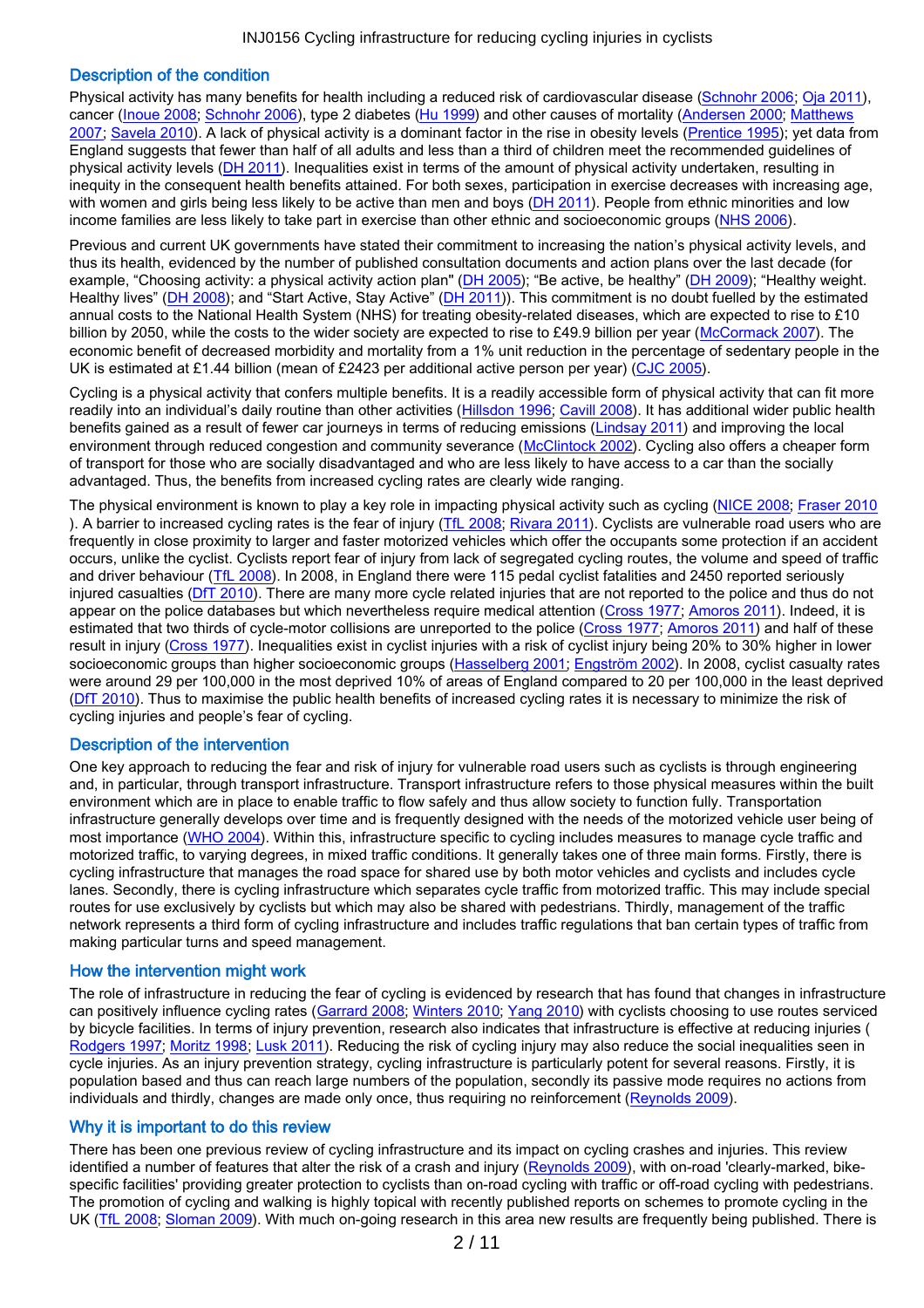no Cochrane review of this topic as previous cycling-related Cochrane reviews have focused on the use of cycle helmets ( [Thompson 1999](#page-9-0); [Macpherson 2008](#page-8-0)) and cyclist visibility [\(Kwan 2006](#page-7-0)) to reduce cyclist injuries. The current review of measures to promote cycling and walking by NICE will not assess infrastructure [\(NICE 2011](#page-8-0)). There is, therefore, an urgent public health need for a Cochrane review to assess the effectiveness of cycling infrastructure on cycling injuries and to identify those structures which are most effective at reducing injuries.

## **Objectives**

The objectives of this review are to:

1. evaluate the effects of different types of cycling infrastructure on reducing cycling injuries in cyclists, by type of infrastructure;

2. evaluate the effects of cycling infrastructure on reducing the severity of cycling injuries in cyclists;

3. evaluate the effects of cycling infrastructure on reducing cycling injuries in cyclists with respect to age, sex and social group.

# **Methods**

### Criteria for considering studies for this review

### Types of studies

We will include randomised controlled trials (RCTs), cluster randomised controlled trials, controlled before-and-after studies and non-randomised controlled trials.

### Types of participants

We will include studies which invole adult or child cyclists, or both.

### Types of interventions

Cycling infrastructure generally takes one of three main forms.

1. Firstly, there is cycling infrastructure that aims to manage the shared use of the road space for both motor vehicles and cyclists, and includes:

i) cycle lanes - these are part of the road and are indicated, often by a white line and a bicycle icon painted on the lane, and appropriate signage. These are to be used exclusively by cyclists. This includes contraflow cycle lanes where two-way cycling is allowed on a street that allows motorized traffic to travel only one way. Cycle lanes may be advisory or mandatory. If the latter, motor traffic is excluded by regulation;

ii) shared use of a bus lane - these are similarly defined by appropriate markings and signage;

iii) advanced stop lines - these are marked as a box at a junction and, extending across the width of the road, they allow cyclists to wait in front of the queuing traffic while the signal is red and to leave the intersection ahead of the motorized traffic when the signal turns green;

iv) bicycle routes - cyclists share the road with motorized vehicles but the route is signed as a preferred route and may avoid particular busy roads;

v) any of the above where the lanes and stop lines have been painted in colour to make them more noticeable to other road users.

2. Secondly, there is cycling infrastructure which separates cycle traffic from motorized traffic and may include special routes exclusively for cycle traffic, but which may be shared with pedestrians either in mixed or segregated conditions. These include:

i) cycle tracks - these lie alongside a road but cyclists are separated from motorized vehicles perhaps by a kerb or other physical barrier such as bollards. They may be one-way or, more frequently, two-way;

ii) cycle paths - these are paths which are separate from the road and significantly they may be marked to segregate cycle traffic from pedestrian traffic, or they may be shared with pedestrians.

3. Thirdly, management of the network represents a third form of cycling infrastructure. This includes:

i) separation of traffic movements - through direction signage differentiated by vehicle type, or through regulatory means for example, traffic regulations that ban certain types of traffic from making particular turns;

ii) bicycle phases at traffic signals - these operate at a junction and allow cyclists to cross an intersection at a separate time from motorized vehicles;

iii) speed management - achieved either by physical measures, such as the use of narrowed roads or speed bumps, or by the imposition of speed limits including widespread 20 mph zones.

Examples of cycling infrastructure may be placed on continuous roads or at intersections. In some situations there will be more than one infrastructure feature in place. The effect of individual features will be determined where possible.

Comparisons will either be:

a) routes or intersections used by cyclists that do not have cycling infrastructure in place and thus comparisons may be made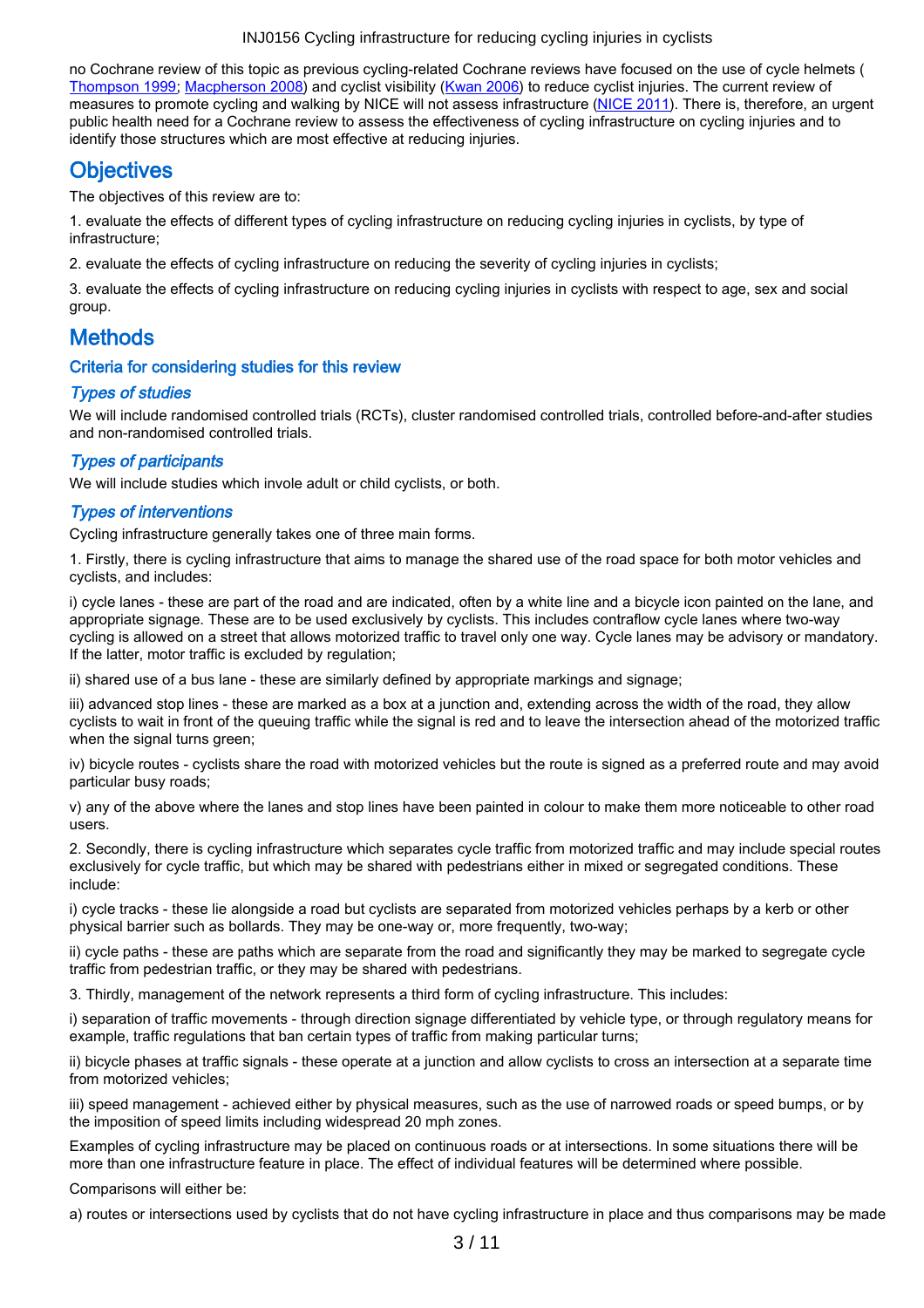of a site either before and after the infrastructure was put in place or between two or more different sites some of which have the infrastructure in place and some which do not; or

b) routes or intersections which have different types of infrastructure in place.

#### Types of outcome measures

#### Primary outcomes

Studies for inclusion must include a measure of cycling injuries sustained as a result of cycling. This will be:

- self-reported injuries;
- medically attended injuries.

We will include injuries sustained as a result of maintenance issues of infrastructure, such as uneven surfaces. We will not include studies that report only injuries sustained while racing, mountain biking or playing.

#### Secondary outcomes

Secondary outcomes will be:

- crash rates for cyclists, expressed as crashes per million bike-km;
- cycling rates, as cycling infrastructure may increase cycling rates thus benefiting the wider public health while having no impact on injury rates.

#### Search methods for identification of studies

Search strategies will be developed iteratively. Results from the search will be assessed to determine whether the strategy is identifying relevant papers and adjusted as required.

#### Electronic searches

The Injuries Group Trials Search Co-ordinator will search the following:

- 1. Cochrane Injuries Group Specialised Register (latest update);
- 2. Cochrane Central Register of Controlled Trials (CENTRAL) (The Cochrane Library, latest Issue);
- 3. MEDLINE (OvidSP) (1946 to present);
- 4. PubMed (www.ncbi.nlm.nih.gov/sites/entrez/) (most recent three months);
- 5. EMBASE Classic + EMBASE (OvidSP) (1947 to present);
- 6. ISI Web of Science: Science Citation Index Expanded (SCI-EXPANDED) (1970 to present);
- 7. ISI Web of Science: Conference Proceedings Citation Index-Science (CPCI-S) (1990 to present).

The review authors will search the following:

- 1. OpenSIGLE (system for Information on grey literature in Europe) (http://opensigle.inist.fr/);
- 2. TRANSPORT (OvidSP) (includes databases from: Transportation Research Information Services (TRIS), International Transport Research Documentation (ITRD), TRANSDOC) (1988 to present);
- 3. GEOBASE (1980 to present);
- 4. Index to Theses (1970 to present);
- 5. SafetyLit (1800 to present);
- 6. TRANweb (1976 to present);
- 7. Transport Research International Documentation (TRID) (1923 to present);
- 8. Transport Research Laboratory database (1966 to present).

The search strategy in [Appendix 1](#page-9-0), which was formulated in MEDLINE, will be adapted as necessary for use in each of the other databases.

#### Searching other resources

We will use the search engine Google Scholar to help identify relevant research and policy documents and will systematically search the internet recording details of websites searched, date, search terms used and results. We will also search the reference lists of included studies, previously published reviews and other relevant material for further studies. We will contact key individuals, such as those who have previously published relevant work, to ask if they can identify any unpublished or ongoing research.

We will search the following websites:

- Pedestrian and Bicycle Information Center (www.bicyclinginfo.org/);
- Cycling Embassy of Great Britain (www.cycling-embassy.org.uk/);
- AAA Foundation for Traffic Safety (www.aaafoundation.org/);
- Australian Road Research Board (www.arrb.com.au/home.aspx);
- Swedish National Road and Transport Research Institute (www.vti.se/en/);
- Transport Canada (www.tc.gc.ca/eng/menu.htm);
- Transportation Research Board (www.trb.org/Main/Home.aspx);
- Injury Control Resource Information Network (www.injurycontrol.com/icrin/);
- Harborview Injury Prevention and Research Center (http://depts.washington.edu/hiprc/);
- CTC (UK) (www.ctc.org.uk/).

We will handsearch abstracts of the following relevant conferences: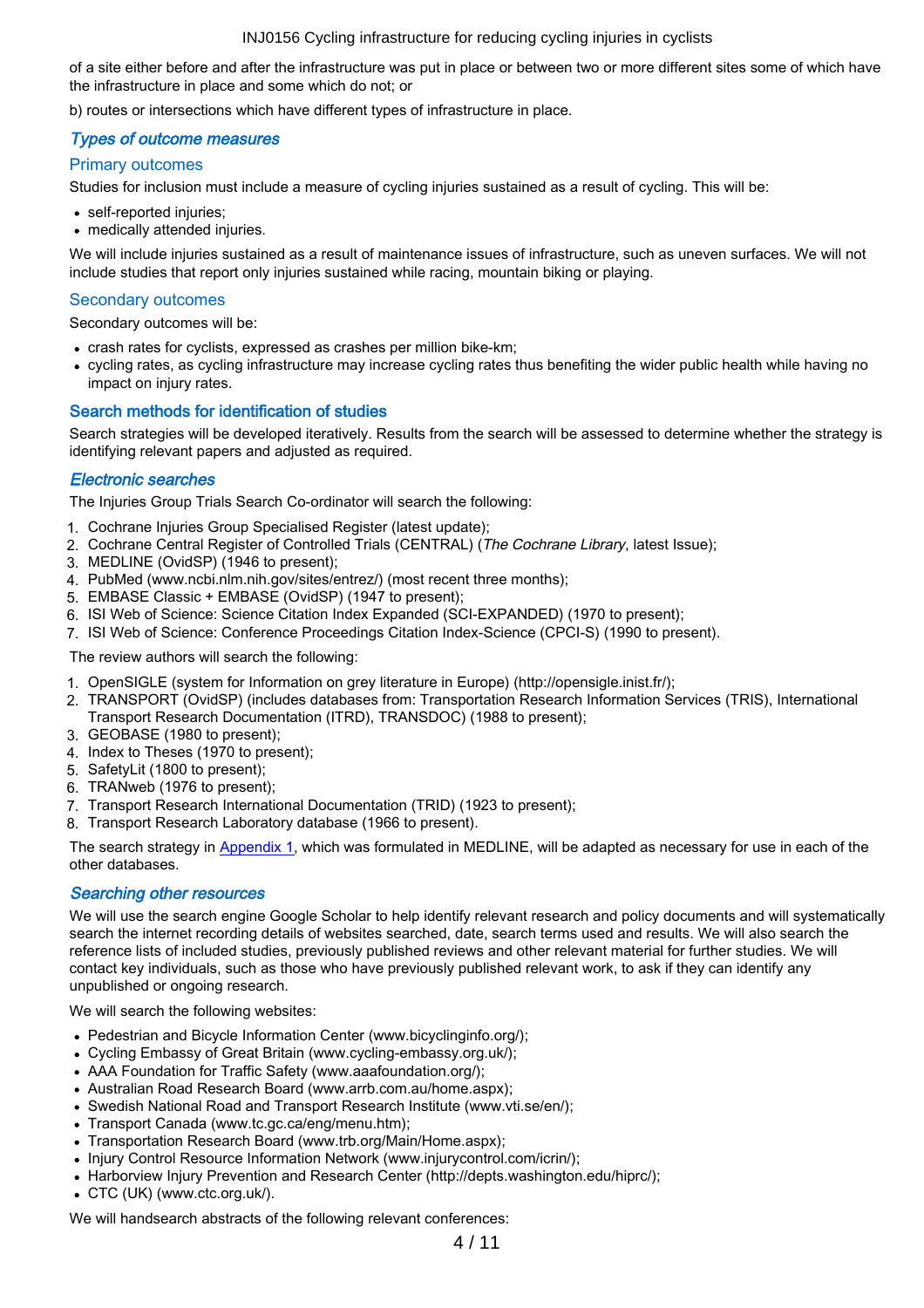- World Conference on Injury Prevention and Safety Promotion (first to 11th);
- Australian Cycling Conference (first to fifth);
- NZ Cycling Conference (first to eighth):
- European Transport Conference (first to 40th).

#### Data collection and analysis

A two-stage screening process will be undertaken. Search results will be imported into an EndNote library and duplicates removed. Two authors will independently scan titles and abstracts of articles for relevance according to the pre-determined criteria for study inclusion.

#### Selection of studies

Possibly relevant papers will be retrieved in full. The full papers will then be reviewed independently, once again by two authors, for relevance. Papers retained at this second review stage will be included in the final review. Disagreement at either stage will be dealt with by deferment to a third author. Reasons for exclusion of a paper will be recorded. Details of all papers retained at the full article stage will be inputted into a Microsoft Access file to aid monitoring of data.

#### Data extraction and management

Two authors will independently extract data. We will use a data extraction form which will be designed specifically for this review and will be pre-tested. Authors will extract data on:

- study design;
- date of study;
- country of origin;
- characteristics of the study population such as age, sex, socioeconomic group;
- characteristics of the intervention and control areas such as urban or rural environment, residential or commercial or industrial or educational, higher or lower capacity roads;
- nature of the intervention such as length of cycle lane, position at an intersection or continuous road;
- length of follow up or data collection;
- data on outcomes measures of interest.

If data are not available we will contact authors in an effort to obtain relevant data. Any disagreements on data will be deferred to a third author. If sufficient data are available about the infrastructure we will comment on the quality using the Cycle Infrastructure Design [\(DfT 2008](#page-7-0)) as a guide.

#### Assessment of risk of bias in included studies

Two authors will independently undertake critical appraisal of the included studies to assess their quality. The following sources of bias will be considered for RCTs:

- random sequence generation (selection bias);
- allocation concealment (selection bias);
- blinding (performance bias and detection bias);
- blinding of participants and personnel (performance bias);
- blinding of outcome assessment (detection bias);
- incomplete outcome data (attrition bias):
- selective reporting (reporting bias);  $\bullet$
- other bias.

It is anticipated that, due to the nature of the intervention, the majority of the studies will be non-RCTs and thus in the quality assessment we will consider selection bias based on the degree of similarity between the control and intervention areas, performance and detection bias will be based on an assessment of whether data collection and analyses were performed by a researcher blind to location or time of data collection and attrition bias will consider length of time of data collection before and after installation of intervention. We will also assess reporting bias, that is whether authors appeared to be selective in terms of the results they reported. The review authors will give a brief description of possible sources of each type of bias and rate the risk of bias as high risk, low risk, or unclear or unknown risk. Once again, the findings of the two review authors will be examined for discrepancies and discrepancies resolved by deferment to a third review author.

#### Measures of treatment effect

To account for variations in exposure we will express self-reported or medically-attended injuries as injuries per million bikekm, where sufficient data are provided. Alternatively, we will report the number of injuries per hours of cycle use or number of injuries per cyclist, depending on how injuries are reported in the included studies. Where there is sufficient information, we will include a differentiation of injury rates by severity according to fatal, serious injury and slightly injured. We will also differentiate between injuries sustained as a result of a collision with other traffic, for example motor vehicles, other bicycles or pedestrians, and injuries relating to having 'fallen off' due to collision with obstacles both within the road and adjacent to the road.

For dichotomous outcomes we will assess treatment effect using relative risk with 95% confidence interval. For continuous outcomes we will assess treatment effect using differences in means and 95% confidence intervals, and for rates we will use rate ratios.

We will produce a 'Summary of findings' table, which will include data on the primary outcomes and an assessment of the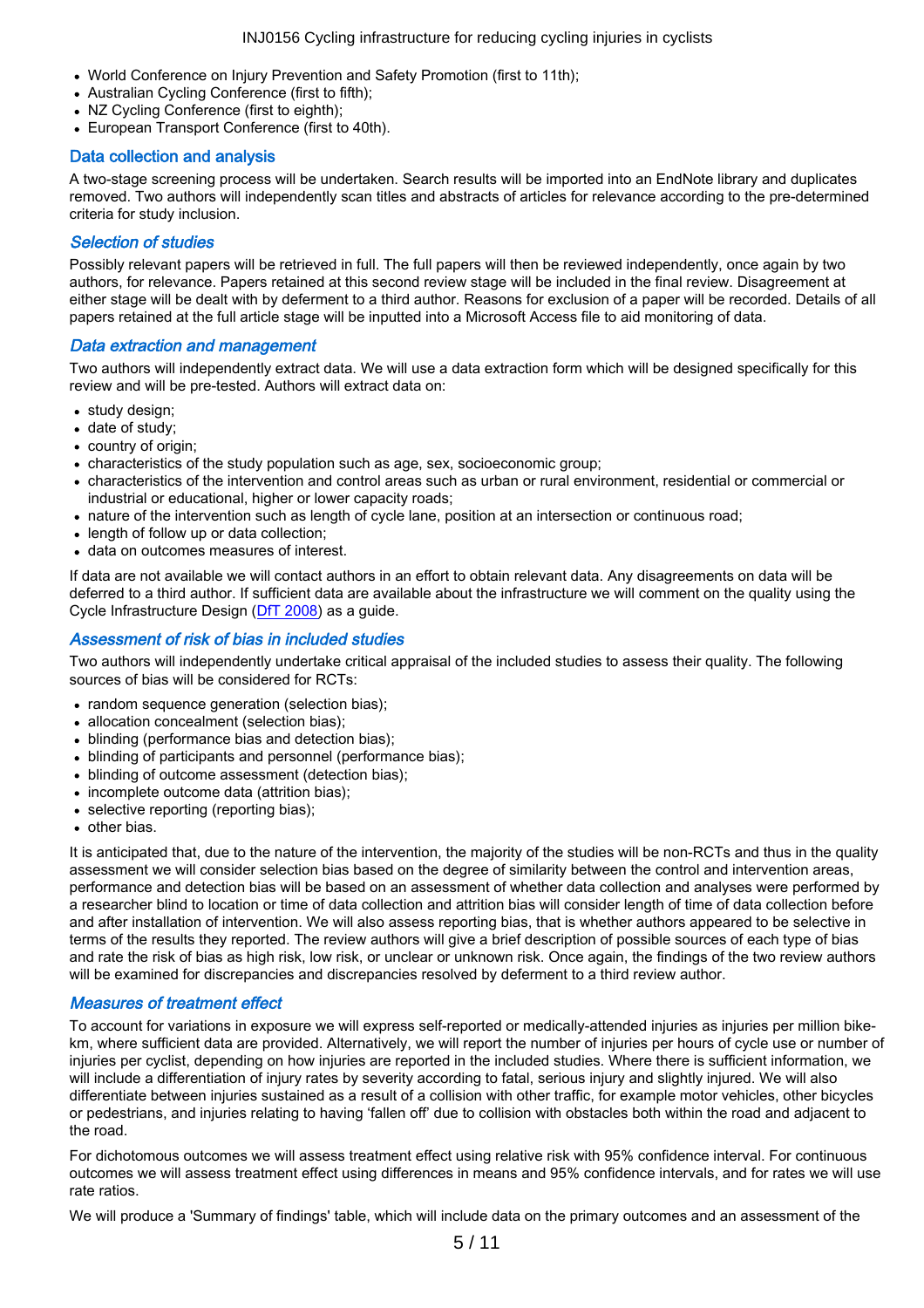quality of the data, using GRADE.

#### Unit of analysis issues

For those studies using a clustered design that have not adjusted for clustering when reporting their data, we will do this using the intra-class correlation coefficient (ICC) of the study, if available. We will calculate the design effect using the ICC and the average cluster size. Where ICCs are not reported we will use those from similar, published cluster randomised trials. For dichotomous outcomes the number experiencing the event and the number of participants will be divided by the design effect. For continuous outcomes we will divide the number of participants by the design effect. For rate outcomes we will adjust the number of events and the number of km travelled for clustering using the variance inflation factor ([Donner](#page-7-0) [2000](#page-7-0)).

#### Dealing with missing data

We will assess the number of dropouts for each included study and will report the number of participants who are included in the final analysis as a proportion of the number of participants who started the study. We will also assess the extent to which studies conformed to an intention-to-treat analysis. Where data are missing we will attempt to obtain the data from the authors.

#### Assessment of heterogeneity

If there are sufficient studies, that is three or more, describing the same type of infrastructure we will stratify our analyses by type of infrastructure. For those studies that have been combined in a meta analyses, we will assess the heterogeneity of studies by inspection of the forest plot and, in particular, the confidence intervals of the individual studies; statistical tests of heterogeneity will be undertaken using the Chi<sup>2</sup> test, with significance defined as a P value of < 0.1, and the I<sup>2</sup> statistic, I<sup>2</sup> values above 30% suggest that moderate heterogeneity exists. In such cases, findings will be interpreted with caution. Subgroup analyses will be undertaken to explore possible reasons for heterogeneity.

#### Assessment of reporting biases

We will assess publication bias by generating funnel plots and inspecting them for symmetry. For those meta-analyses using 10 or more studies, we will test for asymmetry using Egger's test. We will perform this calculation using Stata version 11.

#### Data synthesis

Where there are three or more studies reporting the same outcomes we will perform meta-analyses. We will estimate pooled rate ratios and 95% confidence intervals for injury rates, pooled relative risks and 95% confidence intervals for dichotomous outcomes and pooled mean differences and 95% confidence intervals for continuous outcomes. Random-effects models will be used to allow for and to quantify the degree of heterogeneity between studies. If the review includes both randomised and non-randomised studies the primary analyses will be based on randomised studies with secondary analyses including both randomised and non-randomised studies.

If there are insufficient studies to undertake a meta-analysis the results from individual studies will be combined in a narrative review. For those studies included in a narrative review, the key characteristics and findings of the studies will be presented. Difference and similarities between studies will be examined.

#### Subgroup analysis and investigation of heterogeneity

If there are sufficient data, that is two or more studies reporting relevant data, we plan to undertake several subgroup analyses. Firstly, we aim to consider the effectiveness of the infrastructure at reducing severity of injuries. Thus we will undertake a subgroup analysis according to fatal injury, serious injury and slightly injured. In addition we will undertake subgroup analyses comparing effect sizes between countries with and without cycle helmet legislation as compulsory wearing of a cycle helmet may affect the severity of injuries sustained. Secondly, we aim to evaluate the effectiveness of cycling infrastructure in reducing cycling injuries in cyclists with respect to age, sex and social group. Thus we will undertake subgroup analyses based on age (child versus adult), sex (male versus female) and social group (disadvantaged versus non-disadvantaged).

#### Sensitivity analysis

Sensitivity analyses will be undertaken by rerunning the analyses and including only RCTs considered to be at low risk of selection bias in terms of adequate allocation concealment, detection bias in terms of blinded outcome assessment and attrition bias due to follow up of fewer than 80% of participants in each arm.

**Results** Description of studies Results of the search Included studies Excluded studies Risk of bias in included studies Allocation (selection bias) Blinding (performance bias and detection bias)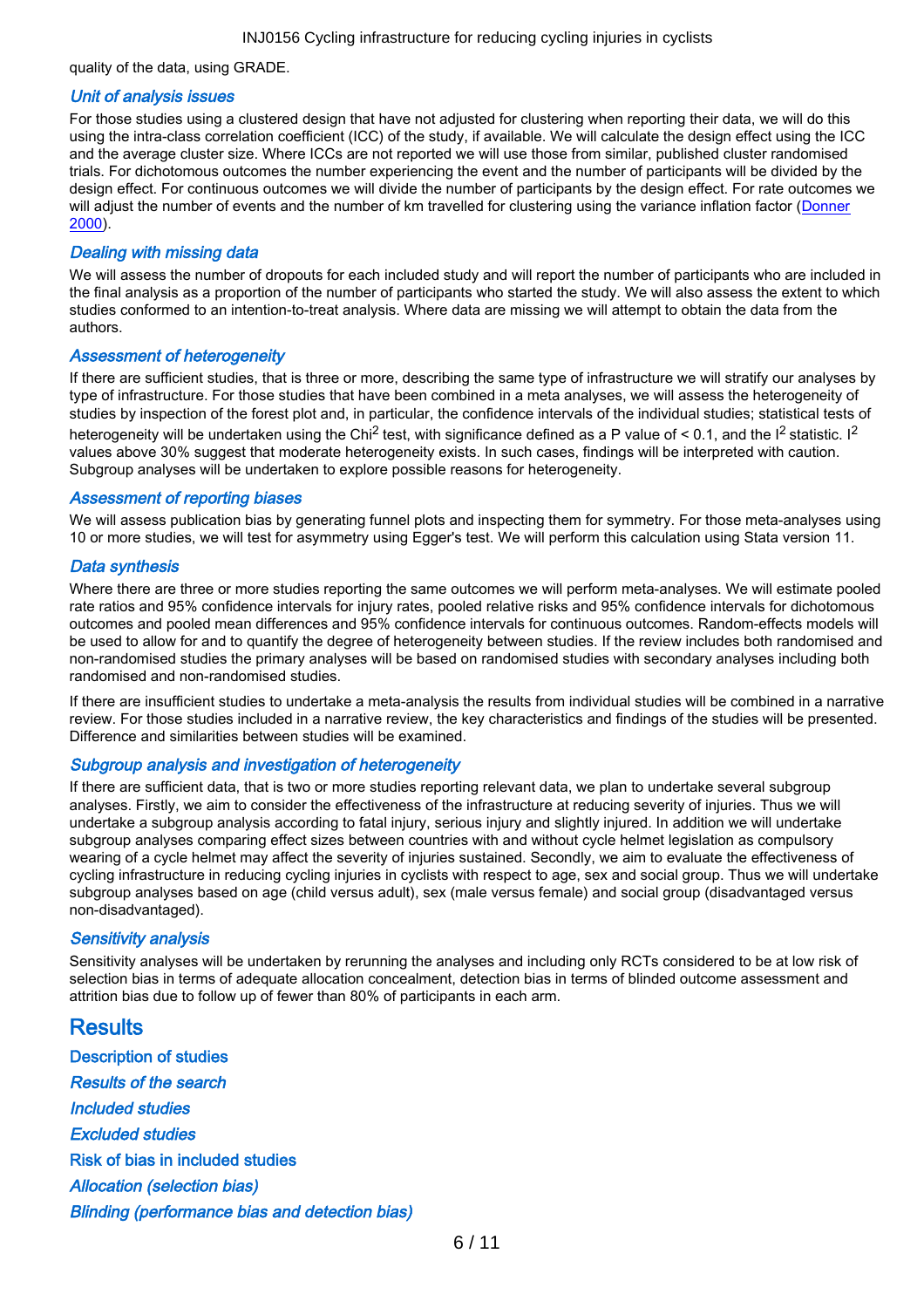<span id="page-6-0"></span>Incomplete outcome data (attrition bias) Selective reporting (reporting bias)

Other potential sources of bias Effects of interventions

## **Discussion**

Summary of main results

Overall completeness and applicability of evidence

Quality of the evidence

Potential biases in the review process

Agreements and disagreements with other studies or reviews

## Authors' conclusions

Implications for practice

Implications for research

## Acknowledgements

## Contributions of authors

CM had the original idea for the review and is the co-ordinator of the review. All authors have contributed to the protocol.

## Declarations of interest

None known

## Differences between protocol and review

## Published notes

## Characteristics of studies

Characteristics of included studies Footnotes

### Characteristics of excluded studies

Footnotes

# Characteristics of studies awaiting classification

**Footnotes** 

Characteristics of ongoing studies

Footnotes

## Summary of findings tables

## Additional tables

## References to studies

Included studies

Excluded studies

### Studies awaiting classification

Ongoing studies

## Other references

### Additional references

### Amoros 2011

Amoros E, Chiron M, Thelot B, Lauman B. The injury epidemiology of cyclists based on a road trauma registry. BMC Public Health 2011;11:653.

### Andersen 2000

Andersen LB, Schnohr P, Schroll M, Hein H. All-cause mortality associated with physical activity during leisure time, work,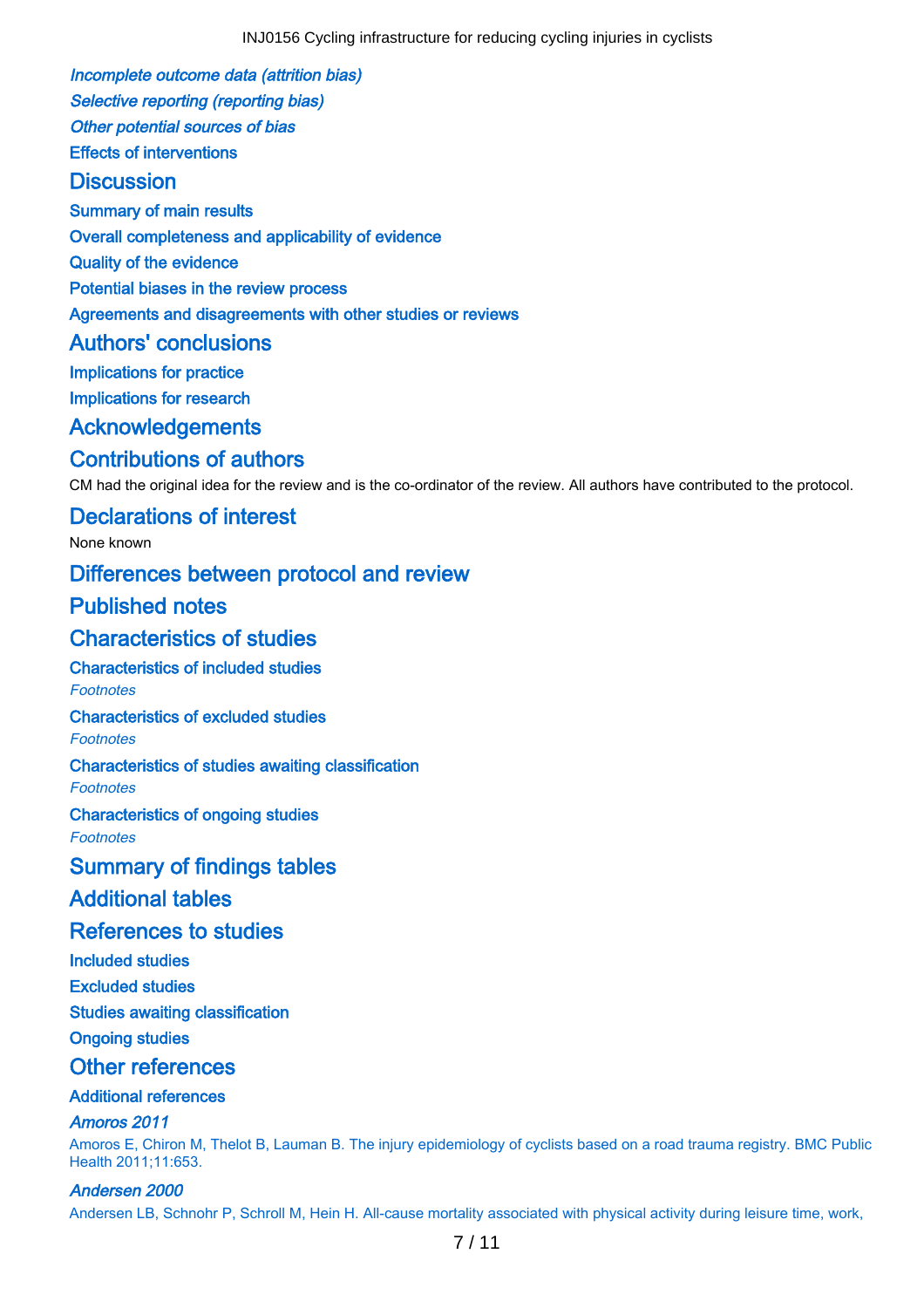<span id="page-7-0"></span>ports and cycling to work. Archives of Internal Medicine 2000;160:1621-8.

#### Cavill 2008

Cavill N, Kahlmeier S, Rutter H, Racioppi F, Oja P. Economic analyses of transport infrastructure and policies including health effects related to cycling and walking: a systematic review. Transport Policy 2008;15:291-304.

#### CJC 2005

CJC Consulting. Economic benefits of accessible green spaces for physical and mental health: scoping study. Oxford: CJC Consulting, 2005.

#### Cross 1977

Cross KD, Fisher G. Identification of specific problems and countermeasure approaches to enhance bicycle safety. Santa Barbara, CA: Anacapa Science Inc, 1977.

#### DfT 2008

Department for Transport. Cycle infrastructure design. London: HMSO, 2008.

#### DfT 2010

Department for Transport London. Pedal cyclist casualties in reported road accidents: 2008 Road Accident Statistics Factsheet No. 4. London: HMSO, 2010.

#### DH 2005

Department of Health. Choosing activity: a physical activity action plan. London: HMSO, 2005.

#### DH 2008

Department of Health. Healthy weight. Healthy lives: a cross government strategy for England. London: HMSO, 2008.

#### DH 2009

Department of Health. Be active, be healthy: a plan for getting the nation moving. London: HMSO, 2009.

#### DH 2011

Department of Health. Start active, stay active: a report on physical activity from the four home countries' Chief Medical Officers. London: HMSO, 2011.

#### Donner 2000

Donner A, Klar N. Design and analysis of cluster randomization trials in health research. Vol. Chapter 6.2. London: Arnold, 2000:84-100.

#### Engström 2002

Engström K, Diderichsen F, Laflamme L. Socioeconomic differences in injury risks in childhood and adolescence: a nationwide study of intentional and unintentional injuries in Sweden. Injury Prevention 2002;8:137-42.

#### Fraser 2010

Fraser SD, Lock K. Cycling for transport and public health: a systematic review of the effect of the environment on cycling. European Journal of Public Health 2011;21(6):738-43.

#### Garrard 2008

Garrard J, Rose G, Lo SK. Promoting transportation cycling for women: the role of bicycle infrastructure. Preventive Medicine 2008;46:55-9.

#### Hasselberg 2001

Hasselberg M, Laflamme L, Weitoft GR. Socioeconomic differences in road traffic injuries during childhood and youth: a closer look at different kinds of road user. Journal of Epidemiology and Community Health 2001;55:858-62.

#### Hillsdon 1996

Hillsdon M, Thorogood M. A systematic review of physical activity promotion strategies. British Journal of Sports Medicine 1996;30:84-9.

#### Hu 1999

Hu FB, Sigal RJ, Rich-Edwards JW. Walking compared with vigorous physical activity and risk of type 2 diabetes in women: a prospective study. JAMA 1999;282:1433-9.

#### Inoue 2008

Inoue M, Yamamoto S, Kurahashi N, Iwasaki M, Sasazuki S, Tsugane S. Total physical activity level and total cancer risk in men and women: results from a large-scale population-based cohort study in Japan. American Journal of Epidemiology 2008;168:391-403.

#### Kwan 2006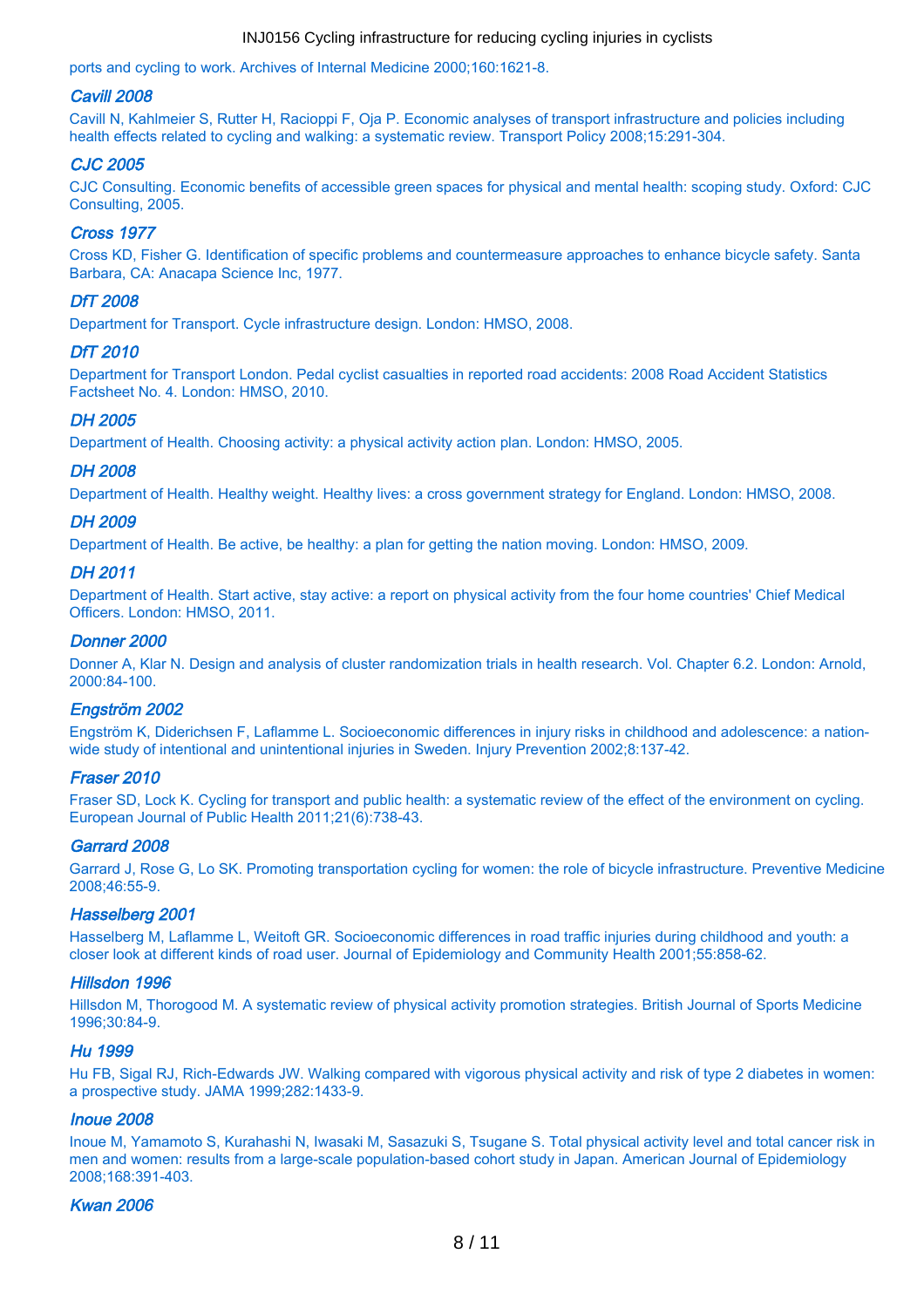<span id="page-8-0"></span>Kwan I, Mapstone J. Interventions for increasing pedestrian and cyclist visibility for the prevention of death and injuries. Cochrane Database of Systematic Reviews 2006, Issue 4. Art. No.: CD003438 DOI: 10.1002/14651858.CD003438.pub2.

#### Lindsay 2011

Lindsay G, Macmillan A, Woodward A. Moving urban trips from cars to bicycles: impact on health and emissions. Australian and New Zealand Journal of Public Health 2011;35:54-60.

#### Lusk 2011

Lusk AC, Furth PG, Morency P, Miranda-Moreno LF, Willett WC, Dennerlein, JT. Risk of injury for bicycling on cycle tracks versus in the street. Injury Prevention 2011;17:131-5.

#### Macpherson 2008

Macpherson A, Spinks A. Bicycle helmet legislation for the uptake of helmet use and prevention of head injuries. Cochrane Database of Systematic Reviews 2008, Issue 3. Art. No.: CD005401 DOI: 10.1002/14651858.CD005401.pub3.

#### Matthews 2007

Matthews CE, Jurj AL, Shu X, Li H-L, Yang G, Li Q, et al. Influence of exercise,walking, cycling, and overall nonexercise physical activity on mortality in Chinese women. American Journal of Epidemiology 2007;165:1343-50.

#### McClintock 2002

McClintock H. The mainstreaming of cycling policy. In: McClintock H, editors(s). Planning for cycling. Principles, practices and solutions for urban planners. Cambridge UK: Woodhead Publishing Ltd, 2002.

#### McCormack 2007

McCormack B, Stone I. Economic costs of obesity and the case for government intervention. Obesity Reviews 2007;8:161-4.

#### Moritz 1998

Moritz WE. Adult bicyclists in the United States: characteristics and riding experience in 1996. Transportation Research Record 1998;1636:1-7.

#### NHS 2006

NHS The Information Centre. Health Survey for England 2004. The health of minority ethnic groups. Summary of key findings. London: HMSO, 2006.

#### NICE 2008

National Institute for Health and Clinical Excellence. Promoting and creating built or natural environments that encourage and support physical activity. NICE Public Health Guidance 8. London: National Institute for Health and Clinical Excellence, 2008.

#### NICE 2011

National Institute for Health and Clinical Excellence. Walking and cycling: local measures to promote walking and cycling as forms of travel or recreation. Public Health Guidance Final Scope. London: National Institute for Health and Clinical Excellence, 2011.

#### Oja 2011

Oja P, Titze S, Bauman A, de Geus B, Krenn P, Reger-Nash B, et al. Health benefits of cycling: a systematic review. Scandinavian Journal of Medicine and Science in Sports 2011;21:496-509.

#### Prentice 1995

Prentice AM, Jebb SA. Obesity in Britain: gluttony or sloth? BMJ 1995;311:437-9.

#### Reynolds 2009

Reynolds CO, Harris AM, Teschke K, Cripton PA, Winters M. The impact of transportation infrastructure on bicycling injuries and crashes: a review of the literature. Environmental Health 2009;8:47.

#### Rivara 2011

Rivara F, Sattin RW. Preventing bicycle-related injuries: next step. BMJ 2011;17:215.

#### Rodgers 1997

Rodgers GB. Factors associated with the crash risk of adult bicyclists. Journal of Safety Research 1997;28:233-41.

#### Savela 2010

Savela S, Koistinen P, Tilvis RS, Strandberg AY, Pitkälä KH, Salomaa VV, et al. Leisure-time physical activity, cardiovascular risk factors and mortality during a 34-year follow-up in men. European Journal of Epidemiology 2010;25:619-25.

#### Schnohr 2006

Schnohr P, Lange P, Scharling H, Jensen JS. Long-term physical activity in leisure time and mortality from coronary heart disease, stroke, respiratory diseases, and cancer. The Copenhagen Study. European Journal of Cardiovascular Prevention and Rehabilitation 2006;13:173-9.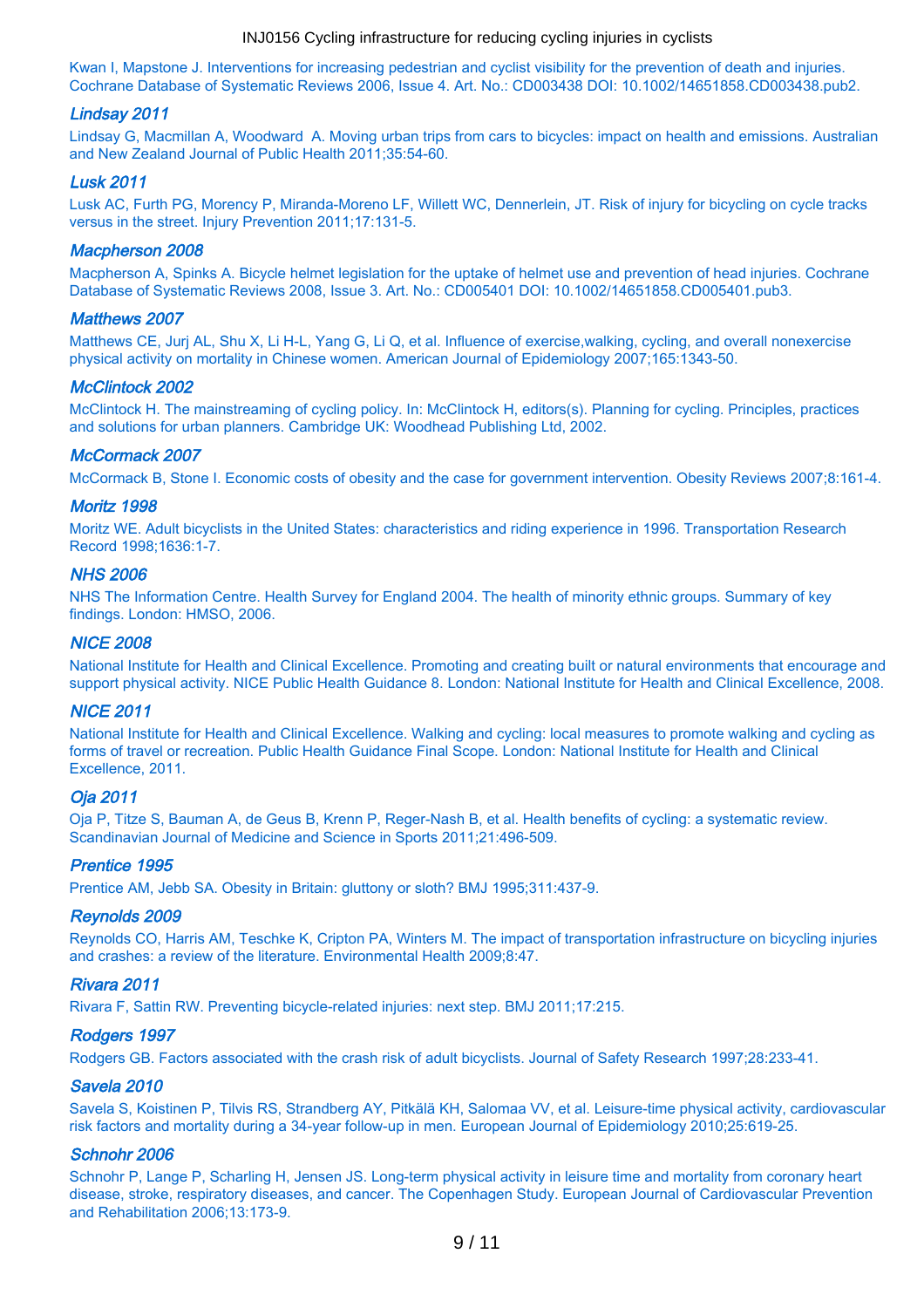### <span id="page-9-0"></span>Sloman 2009

Sloman L, Cavill N, Cope A, Muller L and Kennedy A. Analysis and synthesis of evidence on the effects of investment in six Cycling Demonstration Towns. Report for Department for Transport and Cycling England. London: HMSO, 2009.

#### TfL 2008

Transport for London. Cycling in London. Final report 2008. http://www.tfl.gov.uk/assets/downloads/businessandpartners/cycling-in-london-final-october-2008.pdf (accessed 6 November 2011).

#### Thompson 1999

Thompson DC, Rivara F, Thompson R. Helmets for preventing head and facial injuries in bicyclists. Cochrane Database of Systematic Reviews 1999, Issue 4. Art. No.: CD001855 DOI: 10.1002/14651858.CD001855.

#### WHO 2004

Peden M, Scurfield R, Sleet D, Mohan D, Hyder AA, Jarawan E, et al; editors. World report on road traffic injury prevention 2004. Geneva: World Health Organization, 2004.

#### Winters 2010

Winters M, Brauer M, Setton EM, Teschke K. Built environment influences on healthy transportation choices: bicycling versus driving. Journal of Urban Health: Bulletin of the New York Academy of Medicine 2010;87:969-93.

#### Yang 2010

Yang L, Sahlqvist S. McMinn A. Griffin SJ, Ogilvie D. Interventions to promote cycling: systematic review. BMJ 2010;341:c5293. [10.1136/bmj.c5293]

#### Other published versions of this review

#### Classification pending references

### Data and analyses

### **Figures**

## Sources of support

#### Internal sources

No sources of support provided

#### External sources

This Cochrane protocol has been funded by the National Institute for Health Research Public Health Research (NIHR PHR) Programme (Project: 11/3020/04), UK The views and opinions expressed therein are those of the authors and do not necessarily reflect those of the NIHR PHR Programme or the Department of Health.

# Feedback

## **Appendices**

#### 1 Search strategy

#### MEDLINE (OvidSP)

- 1. exp Bicycling/
- 2. (cycl\* and commuter\*).ab,ti.
- 3. (cycl\* adj3 physical activity).ab,ti.
- 4. (bicycle\* or cycl\*).ab,ti.
- 5. 1 or 2 or 3 or 4
- 6. \*Environmental Health/
- 7. \*Safety/
- 8. \*Accident Prevention/
- 9. \*Accidents, Traffic/pc [Prevention & Control]
- 10. \*public health/ or \*urban health/
- 11. \*city planning/ or \*environment design/ or \*urban renewal/
- 12. \*Urbanization/
- 13. exp Accidents, Traffic/pc [Prevention & Control]
- 14. ((cycl\* or bicycl\*) adj3 (lane\* or route\* or track\* or road\* or path\*)).ab,ti.
- 15. "speed management".ab,ti.
- 16. traffic\*.ab,ti.
- 17. 15 and 16
- 18. ((on-road or off-road) adj3 (lane\* or path\*)).ab,ti.